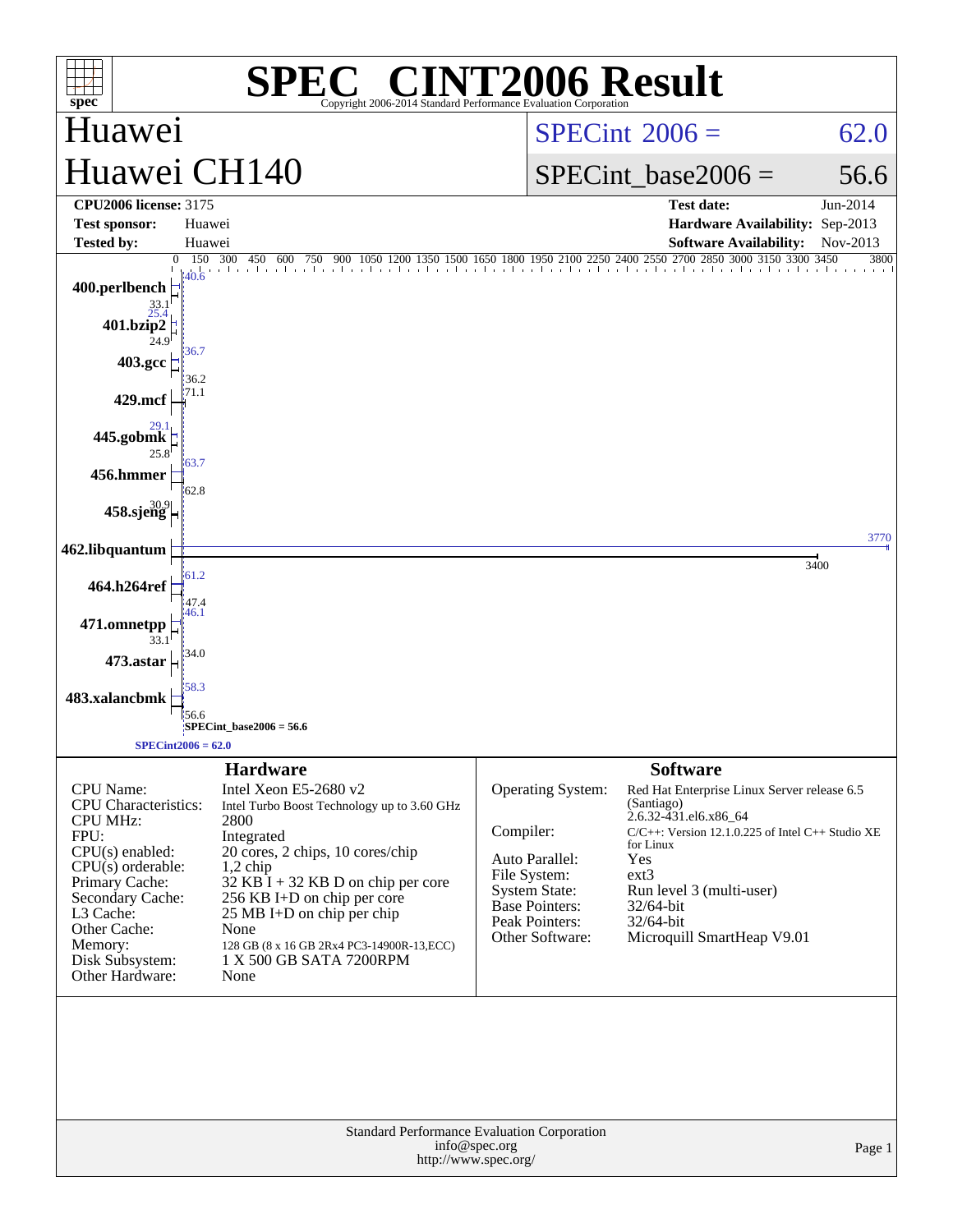

#### Huawei Huawei CH140

 $SPECint2006 = 62.0$  $SPECint2006 = 62.0$ 

#### SPECint base2006 =  $56.6$

**[CPU2006 license:](http://www.spec.org/auto/cpu2006/Docs/result-fields.html#CPU2006license)** 3175 **[Test date:](http://www.spec.org/auto/cpu2006/Docs/result-fields.html#Testdate)** Jun-2014 **[Test sponsor:](http://www.spec.org/auto/cpu2006/Docs/result-fields.html#Testsponsor)** Huawei **[Hardware Availability:](http://www.spec.org/auto/cpu2006/Docs/result-fields.html#HardwareAvailability)** Sep-2013 **[Tested by:](http://www.spec.org/auto/cpu2006/Docs/result-fields.html#Testedby)** Huawei **[Software Availability:](http://www.spec.org/auto/cpu2006/Docs/result-fields.html#SoftwareAvailability)** Nov-2013

#### **[Results Table](http://www.spec.org/auto/cpu2006/Docs/result-fields.html#ResultsTable)**

|                                                                                                                | <b>Base</b>    |       |                |       |                |             | <b>Peak</b>    |              |                |              |                |              |
|----------------------------------------------------------------------------------------------------------------|----------------|-------|----------------|-------|----------------|-------------|----------------|--------------|----------------|--------------|----------------|--------------|
| <b>Benchmark</b>                                                                                               | <b>Seconds</b> | Ratio | <b>Seconds</b> | Ratio | <b>Seconds</b> | Ratio       | <b>Seconds</b> | <b>Ratio</b> | <b>Seconds</b> | <b>Ratio</b> | <b>Seconds</b> | <b>Ratio</b> |
| $ 400.\text{perlbench}$                                                                                        | 295            | 33.2  | 295            | 33.1  | 295            | 33.1        | 241            | 40.6         | 237            | 41.2         | 241            | 40.6         |
| 401.bzip2                                                                                                      | 387            | 24.9  | 387            | 24.9  | 388            | 24.9        | 380            | 25.4         | 380            | 25.4         | 380            | 25.4         |
| $403.\mathrm{gcc}$                                                                                             | 222            | 36.2  | 222            | 36.3  | 222            | 36.2        | 219            | 36.7         | 219            | 36.7         | 219            | 36.7         |
| $429$ .mcf                                                                                                     | 130            | 70.4  | 128            | 71.1  | 128            | 71.1        | 130            | 70.4         | <b>128</b>     | 71.1         | 128            | 71.1         |
| $445$ .gobmk                                                                                                   | 407            | 25.8  | 408            | 25.7  | 407            | 25.8        | 360            | 29.1         | 360            | <u>29.1</u>  | 360            | 29.1         |
| $456.$ hmmer                                                                                                   | 149            | 62.8  | 149            | 62.8  | 149            | 62.5        | 149            | 62.8         | 146            | 63.7         | 146            | 63.7         |
| $458$ .sjeng                                                                                                   | 391            | 31.0  | 391            | 30.9  | 391            | 30.9        | 391            | 31.0         | <u>391</u>     | 30.9         | 391            | 30.9         |
| 462.libquantum                                                                                                 | 6.09           | 3400  | 6.09           | 3400  | 6.09           | 3400        | 5.50           | 3770         | 5.49           | 3780         | 5.50           | 3770         |
| 464.h264ref                                                                                                    | 466            | 47.5  | 467            | 47.4  | 467            | 47.4        | 362            | 61.2         | 362            | 61.1         | 362            | 61.2         |
| 471.omnetpp                                                                                                    | 190            | 33.0  | 188            | 33.2  | 189            | <u>33.1</u> | 136            | 46.1         | 133            | 46.9         | 136            | 46.1         |
| $ 473$ . astar                                                                                                 | 205            | 34.3  | 207            | 34.0  | 207            | 34.0        | 205            | 34.3         | 207            | 34.0         | 207            | 34.0         |
| 483.xalancbmk                                                                                                  | 122            | 56.6  | 122            | 56.5  | 122            | 56.6        | 118            | 58.7         | 119            | 58.2         | 118            | 58.3         |
| Describe encourage in the conduction withink these weeks more<br>Deld and called to almost indicates a madison |                |       |                |       |                |             |                |              |                |              |                |              |

Results appear in the [order in which they were run.](http://www.spec.org/auto/cpu2006/Docs/result-fields.html#RunOrder) Bold underlined text [indicates a median measurement.](http://www.spec.org/auto/cpu2006/Docs/result-fields.html#Median)

#### **[Operating System Notes](http://www.spec.org/auto/cpu2006/Docs/result-fields.html#OperatingSystemNotes)**

Stack size set to unlimited using "ulimit -s unlimited"

#### **[Platform Notes](http://www.spec.org/auto/cpu2006/Docs/result-fields.html#PlatformNotes)**

Standard Performance Evaluation Corporation BIOS configuration: Set Power Efficiency Mode to Performance Set Intel HT Technology to Disable Sysinfo program /spec/config/sysinfo.rev6800 \$Rev: 6800 \$ \$Date:: 2011-10-11 #\$ 6f2ebdff5032aaa42e583f96b07f99d3 running on localhost Fri Jun 6 16:20:34 2014 This section contains SUT (System Under Test) info as seen by some common utilities. To remove or add to this section, see: <http://www.spec.org/cpu2006/Docs/config.html#sysinfo> From /proc/cpuinfo model name : Intel(R) Xeon(R) CPU E5-2680 v2 @ 2.80GHz 2 "physical id"s (chips) 20 "processors" cores, siblings (Caution: counting these is hw and system dependent. The following excerpts from /proc/cpuinfo might not be reliable. Use with caution.) cpu cores : 10 siblings : 10 physical 0: cores 0 1 2 3 4 8 9 10 11 12 physical 1: cores 0 1 2 3 4 8 9 10 11 12 cache size : 25600 KB Continued on next page

> [info@spec.org](mailto:info@spec.org) <http://www.spec.org/>

Page 2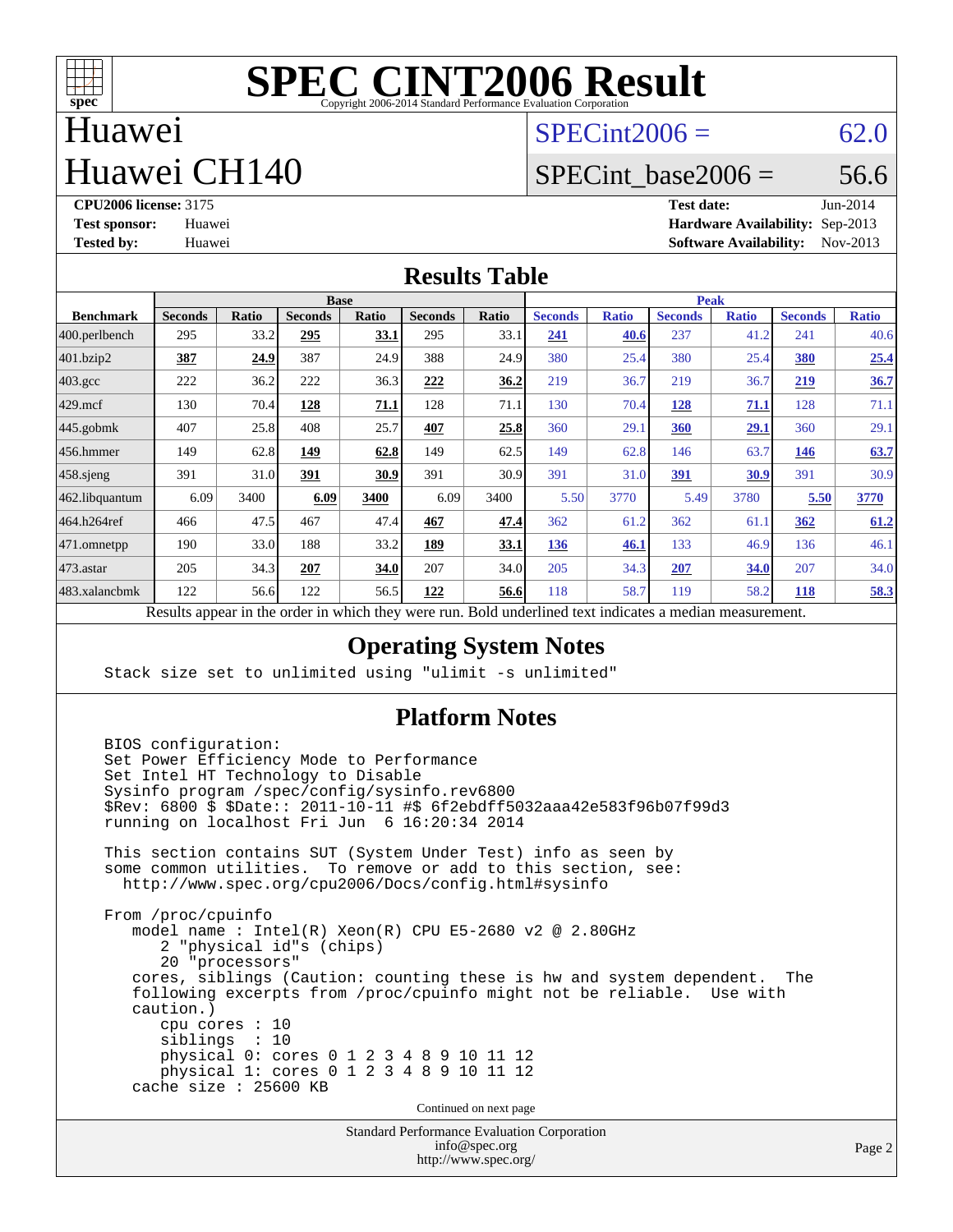

 $SPECint2006 = 62.0$  $SPECint2006 = 62.0$ 

### Huawei CH140

SPECint base2006 =  $56.6$ 

| <b>CPU2006 license: 3175</b> |                             |
|------------------------------|-----------------------------|
| Tost sponsor.                | $\mathbf{H}_{\mathbf{112}}$ |

Huawei

**[CPU2006 license:](http://www.spec.org/auto/cpu2006/Docs/result-fields.html#CPU2006license)** 3175 **[Test date:](http://www.spec.org/auto/cpu2006/Docs/result-fields.html#Testdate)** Jun-2014 **[Test sponsor:](http://www.spec.org/auto/cpu2006/Docs/result-fields.html#Testsponsor)** Huawei **[Hardware Availability:](http://www.spec.org/auto/cpu2006/Docs/result-fields.html#HardwareAvailability)** Sep-2013 **[Tested by:](http://www.spec.org/auto/cpu2006/Docs/result-fields.html#Testedby)** Huawei **[Software Availability:](http://www.spec.org/auto/cpu2006/Docs/result-fields.html#SoftwareAvailability)** Nov-2013

#### **[Platform Notes \(Continued\)](http://www.spec.org/auto/cpu2006/Docs/result-fields.html#PlatformNotes)**

 From /proc/meminfo MemTotal: 132114848 kB HugePages\_Total: 0<br>Hugepagesize: 2048 kB Hugepagesize: /usr/bin/lsb\_release -d Red Hat Enterprise Linux Server release 6.5 (Santiago) From /etc/\*release\* /etc/\*version\* redhat-release: Red Hat Enterprise Linux Server release 6.5 (Santiago) system-release: Red Hat Enterprise Linux Server release 6.5 (Santiago) system-release-cpe: cpe:/o:redhat:enterprise\_linux:6server:ga:server uname -a: Linux localhost 2.6.32-431.el6.x86\_64 #1 SMP Sun Nov 10 22:19:54 EST 2013 x86\_64 x86\_64 x86\_64 GNU/Linux run-level 3 Jun 6 16:19 SPEC is set to: /spec Filesystem Type Size Used Avail Use% Mounted on<br>
/dev/sda2 ext3 455G 101G 331G 24% / /dev/sda2 ext3 455G 101G 331G 24% / Additional information from dmidecode: Memory: 8x Samsung M393B2G70BH0-CMA 16 GB 1866 MHz 2 rank (End of data from sysinfo program)

#### **[General Notes](http://www.spec.org/auto/cpu2006/Docs/result-fields.html#GeneralNotes)**

Environment variables set by runspec before the start of the run: KMP\_AFFINITY = "granularity=fine,compact,0,1" LD\_LIBRARY\_PATH = "/spec/libs/32:/spec/libs/64" OMP\_NUM\_THREADS = "20" Binaries compiled on a system with 2 x Xeon X5645 CPU + 16GB memory using RHEL 6.1 Transparent Huge Pages enabled with:

echo always > /sys/kernel/mm/redhat\_transparent\_hugepage/enabled

#### **[Base Compiler Invocation](http://www.spec.org/auto/cpu2006/Docs/result-fields.html#BaseCompilerInvocation)**

[C benchmarks](http://www.spec.org/auto/cpu2006/Docs/result-fields.html#Cbenchmarks): [icc -m64](http://www.spec.org/cpu2006/results/res2014q3/cpu2006-20140610-29850.flags.html#user_CCbase_intel_icc_64bit_f346026e86af2a669e726fe758c88044)

[C++ benchmarks:](http://www.spec.org/auto/cpu2006/Docs/result-fields.html#CXXbenchmarks) [icpc -m64](http://www.spec.org/cpu2006/results/res2014q3/cpu2006-20140610-29850.flags.html#user_CXXbase_intel_icpc_64bit_fc66a5337ce925472a5c54ad6a0de310)

> Standard Performance Evaluation Corporation [info@spec.org](mailto:info@spec.org) <http://www.spec.org/>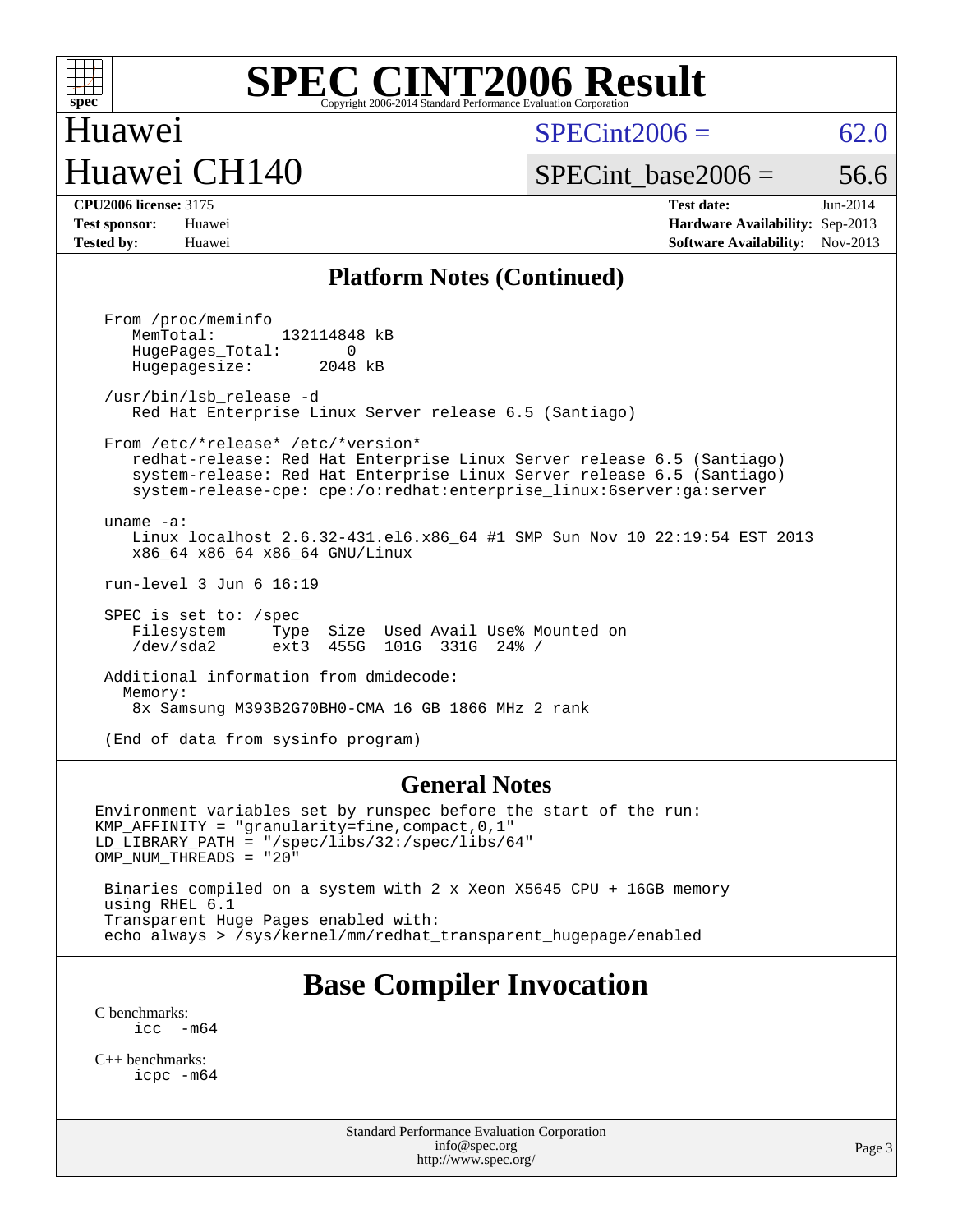

 $SPECint2006 = 62.0$  $SPECint2006 = 62.0$ 

### Huawei CH140

SPECint base2006 =  $56.6$ 

Huawei

**[CPU2006 license:](http://www.spec.org/auto/cpu2006/Docs/result-fields.html#CPU2006license)** 3175 **[Test date:](http://www.spec.org/auto/cpu2006/Docs/result-fields.html#Testdate)** Jun-2014 **[Test sponsor:](http://www.spec.org/auto/cpu2006/Docs/result-fields.html#Testsponsor)** Huawei **[Hardware Availability:](http://www.spec.org/auto/cpu2006/Docs/result-fields.html#HardwareAvailability)** Sep-2013 **[Tested by:](http://www.spec.org/auto/cpu2006/Docs/result-fields.html#Testedby)** Huawei **[Software Availability:](http://www.spec.org/auto/cpu2006/Docs/result-fields.html#SoftwareAvailability)** Nov-2013

#### **[Base Portability Flags](http://www.spec.org/auto/cpu2006/Docs/result-fields.html#BasePortabilityFlags)**

 400.perlbench: [-DSPEC\\_CPU\\_LP64](http://www.spec.org/cpu2006/results/res2014q3/cpu2006-20140610-29850.flags.html#b400.perlbench_basePORTABILITY_DSPEC_CPU_LP64) [-DSPEC\\_CPU\\_LINUX\\_X64](http://www.spec.org/cpu2006/results/res2014q3/cpu2006-20140610-29850.flags.html#b400.perlbench_baseCPORTABILITY_DSPEC_CPU_LINUX_X64) 401.bzip2: [-DSPEC\\_CPU\\_LP64](http://www.spec.org/cpu2006/results/res2014q3/cpu2006-20140610-29850.flags.html#suite_basePORTABILITY401_bzip2_DSPEC_CPU_LP64) 403.gcc: [-DSPEC\\_CPU\\_LP64](http://www.spec.org/cpu2006/results/res2014q3/cpu2006-20140610-29850.flags.html#suite_basePORTABILITY403_gcc_DSPEC_CPU_LP64) 429.mcf: [-DSPEC\\_CPU\\_LP64](http://www.spec.org/cpu2006/results/res2014q3/cpu2006-20140610-29850.flags.html#suite_basePORTABILITY429_mcf_DSPEC_CPU_LP64) 445.gobmk: [-DSPEC\\_CPU\\_LP64](http://www.spec.org/cpu2006/results/res2014q3/cpu2006-20140610-29850.flags.html#suite_basePORTABILITY445_gobmk_DSPEC_CPU_LP64) 456.hmmer: [-DSPEC\\_CPU\\_LP64](http://www.spec.org/cpu2006/results/res2014q3/cpu2006-20140610-29850.flags.html#suite_basePORTABILITY456_hmmer_DSPEC_CPU_LP64) 458.sjeng: [-DSPEC\\_CPU\\_LP64](http://www.spec.org/cpu2006/results/res2014q3/cpu2006-20140610-29850.flags.html#suite_basePORTABILITY458_sjeng_DSPEC_CPU_LP64) 462.libquantum: [-DSPEC\\_CPU\\_LP64](http://www.spec.org/cpu2006/results/res2014q3/cpu2006-20140610-29850.flags.html#suite_basePORTABILITY462_libquantum_DSPEC_CPU_LP64) [-DSPEC\\_CPU\\_LINUX](http://www.spec.org/cpu2006/results/res2014q3/cpu2006-20140610-29850.flags.html#b462.libquantum_baseCPORTABILITY_DSPEC_CPU_LINUX) 464.h264ref: [-DSPEC\\_CPU\\_LP64](http://www.spec.org/cpu2006/results/res2014q3/cpu2006-20140610-29850.flags.html#suite_basePORTABILITY464_h264ref_DSPEC_CPU_LP64) 471.omnetpp: [-DSPEC\\_CPU\\_LP64](http://www.spec.org/cpu2006/results/res2014q3/cpu2006-20140610-29850.flags.html#suite_basePORTABILITY471_omnetpp_DSPEC_CPU_LP64) 473.astar: [-DSPEC\\_CPU\\_LP64](http://www.spec.org/cpu2006/results/res2014q3/cpu2006-20140610-29850.flags.html#suite_basePORTABILITY473_astar_DSPEC_CPU_LP64) 483.xalancbmk: [-DSPEC\\_CPU\\_LP64](http://www.spec.org/cpu2006/results/res2014q3/cpu2006-20140610-29850.flags.html#suite_basePORTABILITY483_xalancbmk_DSPEC_CPU_LP64) [-DSPEC\\_CPU\\_LINUX](http://www.spec.org/cpu2006/results/res2014q3/cpu2006-20140610-29850.flags.html#b483.xalancbmk_baseCXXPORTABILITY_DSPEC_CPU_LINUX)

#### **[Base Optimization Flags](http://www.spec.org/auto/cpu2006/Docs/result-fields.html#BaseOptimizationFlags)**

[C benchmarks](http://www.spec.org/auto/cpu2006/Docs/result-fields.html#Cbenchmarks):

[-xSSE4.2](http://www.spec.org/cpu2006/results/res2014q3/cpu2006-20140610-29850.flags.html#user_CCbase_f-xSSE42_f91528193cf0b216347adb8b939d4107) [-ipo](http://www.spec.org/cpu2006/results/res2014q3/cpu2006-20140610-29850.flags.html#user_CCbase_f-ipo) [-O3](http://www.spec.org/cpu2006/results/res2014q3/cpu2006-20140610-29850.flags.html#user_CCbase_f-O3) [-no-prec-div](http://www.spec.org/cpu2006/results/res2014q3/cpu2006-20140610-29850.flags.html#user_CCbase_f-no-prec-div) [-parallel](http://www.spec.org/cpu2006/results/res2014q3/cpu2006-20140610-29850.flags.html#user_CCbase_f-parallel) [-opt-prefetch](http://www.spec.org/cpu2006/results/res2014q3/cpu2006-20140610-29850.flags.html#user_CCbase_f-opt-prefetch) [-auto-p32](http://www.spec.org/cpu2006/results/res2014q3/cpu2006-20140610-29850.flags.html#user_CCbase_f-auto-p32)

[C++ benchmarks:](http://www.spec.org/auto/cpu2006/Docs/result-fields.html#CXXbenchmarks)

[-xSSE4.2](http://www.spec.org/cpu2006/results/res2014q3/cpu2006-20140610-29850.flags.html#user_CXXbase_f-xSSE42_f91528193cf0b216347adb8b939d4107) [-ipo](http://www.spec.org/cpu2006/results/res2014q3/cpu2006-20140610-29850.flags.html#user_CXXbase_f-ipo) [-O3](http://www.spec.org/cpu2006/results/res2014q3/cpu2006-20140610-29850.flags.html#user_CXXbase_f-O3) [-no-prec-div](http://www.spec.org/cpu2006/results/res2014q3/cpu2006-20140610-29850.flags.html#user_CXXbase_f-no-prec-div) [-opt-prefetch](http://www.spec.org/cpu2006/results/res2014q3/cpu2006-20140610-29850.flags.html#user_CXXbase_f-opt-prefetch) [-auto-p32](http://www.spec.org/cpu2006/results/res2014q3/cpu2006-20140610-29850.flags.html#user_CXXbase_f-auto-p32) [-Wl,-z,muldefs](http://www.spec.org/cpu2006/results/res2014q3/cpu2006-20140610-29850.flags.html#user_CXXbase_link_force_multiple1_74079c344b956b9658436fd1b6dd3a8a) [-L/smartheap -lsmartheap64](http://www.spec.org/cpu2006/results/res2014q3/cpu2006-20140610-29850.flags.html#user_CXXbase_SmartHeap64_5e654037dadeae1fe403ab4b4466e60b)

#### **[Base Other Flags](http://www.spec.org/auto/cpu2006/Docs/result-fields.html#BaseOtherFlags)**

[C benchmarks](http://www.spec.org/auto/cpu2006/Docs/result-fields.html#Cbenchmarks):

403.gcc: [-Dalloca=\\_alloca](http://www.spec.org/cpu2006/results/res2014q3/cpu2006-20140610-29850.flags.html#b403.gcc_baseEXTRA_CFLAGS_Dalloca_be3056838c12de2578596ca5467af7f3)

#### **[Peak Compiler Invocation](http://www.spec.org/auto/cpu2006/Docs/result-fields.html#PeakCompilerInvocation)**

[C benchmarks \(except as noted below\)](http://www.spec.org/auto/cpu2006/Docs/result-fields.html#Cbenchmarksexceptasnotedbelow):

icc  $-m64$ 

400.perlbench: [icc -m32](http://www.spec.org/cpu2006/results/res2014q3/cpu2006-20140610-29850.flags.html#user_peakCCLD400_perlbench_intel_icc_a6a621f8d50482236b970c6ac5f55f93)

445.gobmk: [icc -m32](http://www.spec.org/cpu2006/results/res2014q3/cpu2006-20140610-29850.flags.html#user_peakCCLD445_gobmk_intel_icc_a6a621f8d50482236b970c6ac5f55f93)

464.h264ref: [icc -m32](http://www.spec.org/cpu2006/results/res2014q3/cpu2006-20140610-29850.flags.html#user_peakCCLD464_h264ref_intel_icc_a6a621f8d50482236b970c6ac5f55f93)

[C++ benchmarks \(except as noted below\):](http://www.spec.org/auto/cpu2006/Docs/result-fields.html#CXXbenchmarksexceptasnotedbelow) [icpc -m32](http://www.spec.org/cpu2006/results/res2014q3/cpu2006-20140610-29850.flags.html#user_CXXpeak_intel_icpc_4e5a5ef1a53fd332b3c49e69c3330699)

473.astar: [icpc -m64](http://www.spec.org/cpu2006/results/res2014q3/cpu2006-20140610-29850.flags.html#user_peakCXXLD473_astar_intel_icpc_64bit_fc66a5337ce925472a5c54ad6a0de310)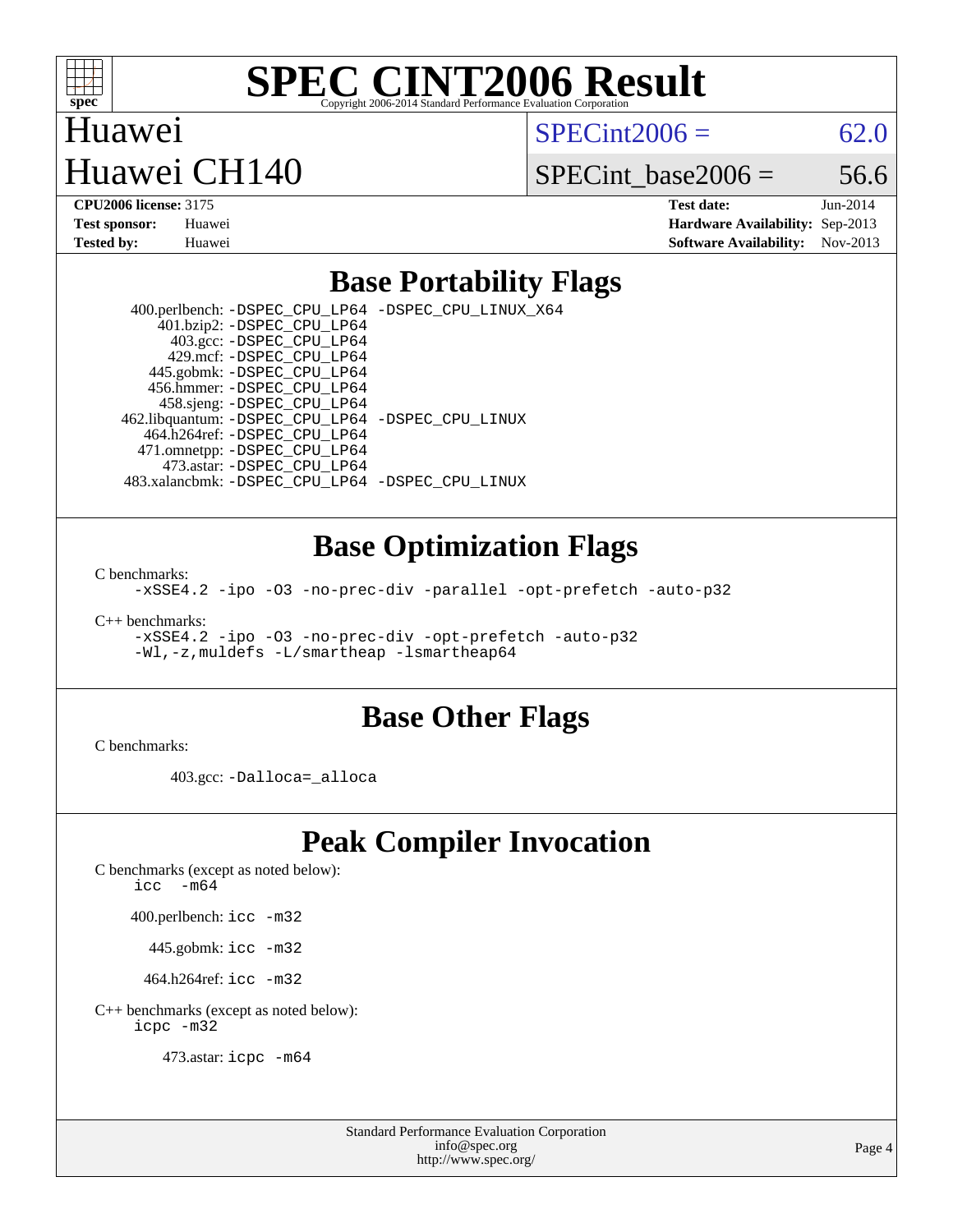

 $SPECint2006 = 62.0$  $SPECint2006 = 62.0$ 

### Huawei CH140

SPECint base2006 =  $56.6$ 

Huawei

**[CPU2006 license:](http://www.spec.org/auto/cpu2006/Docs/result-fields.html#CPU2006license)** 3175 **[Test date:](http://www.spec.org/auto/cpu2006/Docs/result-fields.html#Testdate)** Jun-2014 **[Test sponsor:](http://www.spec.org/auto/cpu2006/Docs/result-fields.html#Testsponsor)** Huawei **[Hardware Availability:](http://www.spec.org/auto/cpu2006/Docs/result-fields.html#HardwareAvailability)** Sep-2013 **[Tested by:](http://www.spec.org/auto/cpu2006/Docs/result-fields.html#Testedby)** Huawei **[Software Availability:](http://www.spec.org/auto/cpu2006/Docs/result-fields.html#SoftwareAvailability)** Nov-2013

#### **[Peak Portability Flags](http://www.spec.org/auto/cpu2006/Docs/result-fields.html#PeakPortabilityFlags)**

 400.perlbench: [-DSPEC\\_CPU\\_LINUX\\_IA32](http://www.spec.org/cpu2006/results/res2014q3/cpu2006-20140610-29850.flags.html#b400.perlbench_peakCPORTABILITY_DSPEC_CPU_LINUX_IA32) 401.bzip2: [-DSPEC\\_CPU\\_LP64](http://www.spec.org/cpu2006/results/res2014q3/cpu2006-20140610-29850.flags.html#suite_peakPORTABILITY401_bzip2_DSPEC_CPU_LP64) 403.gcc: [-DSPEC\\_CPU\\_LP64](http://www.spec.org/cpu2006/results/res2014q3/cpu2006-20140610-29850.flags.html#suite_peakPORTABILITY403_gcc_DSPEC_CPU_LP64) 429.mcf: [-DSPEC\\_CPU\\_LP64](http://www.spec.org/cpu2006/results/res2014q3/cpu2006-20140610-29850.flags.html#suite_peakPORTABILITY429_mcf_DSPEC_CPU_LP64) 456.hmmer: [-DSPEC\\_CPU\\_LP64](http://www.spec.org/cpu2006/results/res2014q3/cpu2006-20140610-29850.flags.html#suite_peakPORTABILITY456_hmmer_DSPEC_CPU_LP64) 458.sjeng: [-DSPEC\\_CPU\\_LP64](http://www.spec.org/cpu2006/results/res2014q3/cpu2006-20140610-29850.flags.html#suite_peakPORTABILITY458_sjeng_DSPEC_CPU_LP64) 462.libquantum: [-DSPEC\\_CPU\\_LP64](http://www.spec.org/cpu2006/results/res2014q3/cpu2006-20140610-29850.flags.html#suite_peakPORTABILITY462_libquantum_DSPEC_CPU_LP64) [-DSPEC\\_CPU\\_LINUX](http://www.spec.org/cpu2006/results/res2014q3/cpu2006-20140610-29850.flags.html#b462.libquantum_peakCPORTABILITY_DSPEC_CPU_LINUX) 473.astar: [-DSPEC\\_CPU\\_LP64](http://www.spec.org/cpu2006/results/res2014q3/cpu2006-20140610-29850.flags.html#suite_peakPORTABILITY473_astar_DSPEC_CPU_LP64) 483.xalancbmk: [-DSPEC\\_CPU\\_LINUX](http://www.spec.org/cpu2006/results/res2014q3/cpu2006-20140610-29850.flags.html#b483.xalancbmk_peakCXXPORTABILITY_DSPEC_CPU_LINUX)

#### **[Peak Optimization Flags](http://www.spec.org/auto/cpu2006/Docs/result-fields.html#PeakOptimizationFlags)**

[C benchmarks](http://www.spec.org/auto/cpu2006/Docs/result-fields.html#Cbenchmarks):

 400.perlbench: [-xSSE4.2](http://www.spec.org/cpu2006/results/res2014q3/cpu2006-20140610-29850.flags.html#user_peakPASS2_CFLAGSPASS2_LDCFLAGS400_perlbench_f-xSSE42_f91528193cf0b216347adb8b939d4107)(pass 2) [-prof-gen](http://www.spec.org/cpu2006/results/res2014q3/cpu2006-20140610-29850.flags.html#user_peakPASS1_CFLAGSPASS1_LDCFLAGS400_perlbench_prof_gen_e43856698f6ca7b7e442dfd80e94a8fc)(pass 1) [-ipo](http://www.spec.org/cpu2006/results/res2014q3/cpu2006-20140610-29850.flags.html#user_peakPASS2_CFLAGSPASS2_LDCFLAGS400_perlbench_f-ipo)(pass 2) [-O3](http://www.spec.org/cpu2006/results/res2014q3/cpu2006-20140610-29850.flags.html#user_peakPASS2_CFLAGSPASS2_LDCFLAGS400_perlbench_f-O3)(pass 2) [-no-prec-div](http://www.spec.org/cpu2006/results/res2014q3/cpu2006-20140610-29850.flags.html#user_peakPASS2_CFLAGSPASS2_LDCFLAGS400_perlbench_f-no-prec-div)(pass 2) [-prof-use](http://www.spec.org/cpu2006/results/res2014q3/cpu2006-20140610-29850.flags.html#user_peakPASS2_CFLAGSPASS2_LDCFLAGS400_perlbench_prof_use_bccf7792157ff70d64e32fe3e1250b55)(pass 2) [-opt-prefetch](http://www.spec.org/cpu2006/results/res2014q3/cpu2006-20140610-29850.flags.html#user_peakCOPTIMIZE400_perlbench_f-opt-prefetch) [-ansi-alias](http://www.spec.org/cpu2006/results/res2014q3/cpu2006-20140610-29850.flags.html#user_peakCOPTIMIZE400_perlbench_f-ansi-alias) 401.bzip2: [-xSSE4.2](http://www.spec.org/cpu2006/results/res2014q3/cpu2006-20140610-29850.flags.html#user_peakPASS2_CFLAGSPASS2_LDCFLAGS401_bzip2_f-xSSE42_f91528193cf0b216347adb8b939d4107)(pass 2) [-prof-gen](http://www.spec.org/cpu2006/results/res2014q3/cpu2006-20140610-29850.flags.html#user_peakPASS1_CFLAGSPASS1_LDCFLAGS401_bzip2_prof_gen_e43856698f6ca7b7e442dfd80e94a8fc)(pass 1) [-ipo](http://www.spec.org/cpu2006/results/res2014q3/cpu2006-20140610-29850.flags.html#user_peakPASS2_CFLAGSPASS2_LDCFLAGS401_bzip2_f-ipo)(pass 2) [-O3](http://www.spec.org/cpu2006/results/res2014q3/cpu2006-20140610-29850.flags.html#user_peakPASS2_CFLAGSPASS2_LDCFLAGS401_bzip2_f-O3)(pass 2) [-no-prec-div](http://www.spec.org/cpu2006/results/res2014q3/cpu2006-20140610-29850.flags.html#user_peakCOPTIMIZEPASS2_CFLAGSPASS2_LDCFLAGS401_bzip2_f-no-prec-div) [-prof-use](http://www.spec.org/cpu2006/results/res2014q3/cpu2006-20140610-29850.flags.html#user_peakPASS2_CFLAGSPASS2_LDCFLAGS401_bzip2_prof_use_bccf7792157ff70d64e32fe3e1250b55)(pass 2) [-auto-ilp32](http://www.spec.org/cpu2006/results/res2014q3/cpu2006-20140610-29850.flags.html#user_peakCOPTIMIZE401_bzip2_f-auto-ilp32) [-opt-prefetch](http://www.spec.org/cpu2006/results/res2014q3/cpu2006-20140610-29850.flags.html#user_peakCOPTIMIZE401_bzip2_f-opt-prefetch) [-ansi-alias](http://www.spec.org/cpu2006/results/res2014q3/cpu2006-20140610-29850.flags.html#user_peakCOPTIMIZE401_bzip2_f-ansi-alias) 403.gcc: [-xAVX](http://www.spec.org/cpu2006/results/res2014q3/cpu2006-20140610-29850.flags.html#user_peakCOPTIMIZE403_gcc_f-xAVX) [-ipo](http://www.spec.org/cpu2006/results/res2014q3/cpu2006-20140610-29850.flags.html#user_peakCOPTIMIZE403_gcc_f-ipo) [-O3](http://www.spec.org/cpu2006/results/res2014q3/cpu2006-20140610-29850.flags.html#user_peakCOPTIMIZE403_gcc_f-O3) [-no-prec-div](http://www.spec.org/cpu2006/results/res2014q3/cpu2006-20140610-29850.flags.html#user_peakCOPTIMIZE403_gcc_f-no-prec-div) [-inline-calloc](http://www.spec.org/cpu2006/results/res2014q3/cpu2006-20140610-29850.flags.html#user_peakCOPTIMIZE403_gcc_f-inline-calloc) [-opt-malloc-options=3](http://www.spec.org/cpu2006/results/res2014q3/cpu2006-20140610-29850.flags.html#user_peakCOPTIMIZE403_gcc_f-opt-malloc-options_13ab9b803cf986b4ee62f0a5998c2238) [-auto-ilp32](http://www.spec.org/cpu2006/results/res2014q3/cpu2006-20140610-29850.flags.html#user_peakCOPTIMIZE403_gcc_f-auto-ilp32)  $429$ .mcf: basepeak = yes 445.gobmk: [-xSSE4.2](http://www.spec.org/cpu2006/results/res2014q3/cpu2006-20140610-29850.flags.html#user_peakPASS2_CFLAGSPASS2_LDCFLAGS445_gobmk_f-xSSE42_f91528193cf0b216347adb8b939d4107)(pass 2) [-prof-gen](http://www.spec.org/cpu2006/results/res2014q3/cpu2006-20140610-29850.flags.html#user_peakPASS1_CFLAGSPASS1_LDCFLAGS445_gobmk_prof_gen_e43856698f6ca7b7e442dfd80e94a8fc)(pass 1) [-prof-use](http://www.spec.org/cpu2006/results/res2014q3/cpu2006-20140610-29850.flags.html#user_peakPASS2_CFLAGSPASS2_LDCFLAGS445_gobmk_prof_use_bccf7792157ff70d64e32fe3e1250b55)(pass 2) [-ansi-alias](http://www.spec.org/cpu2006/results/res2014q3/cpu2006-20140610-29850.flags.html#user_peakCOPTIMIZE445_gobmk_f-ansi-alias) 456.hmmer: [-xSSE4.2](http://www.spec.org/cpu2006/results/res2014q3/cpu2006-20140610-29850.flags.html#user_peakCOPTIMIZE456_hmmer_f-xSSE42_f91528193cf0b216347adb8b939d4107) [-ipo](http://www.spec.org/cpu2006/results/res2014q3/cpu2006-20140610-29850.flags.html#user_peakCOPTIMIZE456_hmmer_f-ipo) [-O3](http://www.spec.org/cpu2006/results/res2014q3/cpu2006-20140610-29850.flags.html#user_peakCOPTIMIZE456_hmmer_f-O3) [-no-prec-div](http://www.spec.org/cpu2006/results/res2014q3/cpu2006-20140610-29850.flags.html#user_peakCOPTIMIZE456_hmmer_f-no-prec-div) [-unroll2](http://www.spec.org/cpu2006/results/res2014q3/cpu2006-20140610-29850.flags.html#user_peakCOPTIMIZE456_hmmer_f-unroll_784dae83bebfb236979b41d2422d7ec2) [-auto-ilp32](http://www.spec.org/cpu2006/results/res2014q3/cpu2006-20140610-29850.flags.html#user_peakCOPTIMIZE456_hmmer_f-auto-ilp32) [-ansi-alias](http://www.spec.org/cpu2006/results/res2014q3/cpu2006-20140610-29850.flags.html#user_peakCOPTIMIZE456_hmmer_f-ansi-alias) 458.sjeng: basepeak = yes 462.libquantum: [-xAVX](http://www.spec.org/cpu2006/results/res2014q3/cpu2006-20140610-29850.flags.html#user_peakCOPTIMIZE462_libquantum_f-xAVX) [-ipo](http://www.spec.org/cpu2006/results/res2014q3/cpu2006-20140610-29850.flags.html#user_peakCOPTIMIZE462_libquantum_f-ipo) [-O3](http://www.spec.org/cpu2006/results/res2014q3/cpu2006-20140610-29850.flags.html#user_peakCOPTIMIZE462_libquantum_f-O3) [-no-prec-div](http://www.spec.org/cpu2006/results/res2014q3/cpu2006-20140610-29850.flags.html#user_peakCOPTIMIZE462_libquantum_f-no-prec-div) [-parallel](http://www.spec.org/cpu2006/results/res2014q3/cpu2006-20140610-29850.flags.html#user_peakCOPTIMIZE462_libquantum_f-parallel) [-opt-prefetch](http://www.spec.org/cpu2006/results/res2014q3/cpu2006-20140610-29850.flags.html#user_peakCOPTIMIZE462_libquantum_f-opt-prefetch) [-auto-p32](http://www.spec.org/cpu2006/results/res2014q3/cpu2006-20140610-29850.flags.html#user_peakCOPTIMIZE462_libquantum_f-auto-p32) 464.h264ref: [-xSSE4.2](http://www.spec.org/cpu2006/results/res2014q3/cpu2006-20140610-29850.flags.html#user_peakPASS2_CFLAGSPASS2_LDCFLAGS464_h264ref_f-xSSE42_f91528193cf0b216347adb8b939d4107)(pass 2) [-prof-gen](http://www.spec.org/cpu2006/results/res2014q3/cpu2006-20140610-29850.flags.html#user_peakPASS1_CFLAGSPASS1_LDCFLAGS464_h264ref_prof_gen_e43856698f6ca7b7e442dfd80e94a8fc)(pass 1) [-ipo](http://www.spec.org/cpu2006/results/res2014q3/cpu2006-20140610-29850.flags.html#user_peakPASS2_CFLAGSPASS2_LDCFLAGS464_h264ref_f-ipo)(pass 2) [-O3](http://www.spec.org/cpu2006/results/res2014q3/cpu2006-20140610-29850.flags.html#user_peakPASS2_CFLAGSPASS2_LDCFLAGS464_h264ref_f-O3)(pass 2) [-no-prec-div](http://www.spec.org/cpu2006/results/res2014q3/cpu2006-20140610-29850.flags.html#user_peakPASS2_CFLAGSPASS2_LDCFLAGS464_h264ref_f-no-prec-div)(pass 2) [-prof-use](http://www.spec.org/cpu2006/results/res2014q3/cpu2006-20140610-29850.flags.html#user_peakPASS2_CFLAGSPASS2_LDCFLAGS464_h264ref_prof_use_bccf7792157ff70d64e32fe3e1250b55)(pass 2) [-unroll2](http://www.spec.org/cpu2006/results/res2014q3/cpu2006-20140610-29850.flags.html#user_peakCOPTIMIZE464_h264ref_f-unroll_784dae83bebfb236979b41d2422d7ec2) [-ansi-alias](http://www.spec.org/cpu2006/results/res2014q3/cpu2006-20140610-29850.flags.html#user_peakCOPTIMIZE464_h264ref_f-ansi-alias) [C++ benchmarks:](http://www.spec.org/auto/cpu2006/Docs/result-fields.html#CXXbenchmarks) 471.omnetpp: [-xSSE4.2](http://www.spec.org/cpu2006/results/res2014q3/cpu2006-20140610-29850.flags.html#user_peakPASS2_CXXFLAGSPASS2_LDCXXFLAGS471_omnetpp_f-xSSE42_f91528193cf0b216347adb8b939d4107)(pass 2) [-prof-gen](http://www.spec.org/cpu2006/results/res2014q3/cpu2006-20140610-29850.flags.html#user_peakPASS1_CXXFLAGSPASS1_LDCXXFLAGS471_omnetpp_prof_gen_e43856698f6ca7b7e442dfd80e94a8fc)(pass 1) [-ipo](http://www.spec.org/cpu2006/results/res2014q3/cpu2006-20140610-29850.flags.html#user_peakPASS2_CXXFLAGSPASS2_LDCXXFLAGS471_omnetpp_f-ipo)(pass 2) [-O3](http://www.spec.org/cpu2006/results/res2014q3/cpu2006-20140610-29850.flags.html#user_peakPASS2_CXXFLAGSPASS2_LDCXXFLAGS471_omnetpp_f-O3)(pass 2) [-no-prec-div](http://www.spec.org/cpu2006/results/res2014q3/cpu2006-20140610-29850.flags.html#user_peakPASS2_CXXFLAGSPASS2_LDCXXFLAGS471_omnetpp_f-no-prec-div)(pass 2) [-prof-use](http://www.spec.org/cpu2006/results/res2014q3/cpu2006-20140610-29850.flags.html#user_peakPASS2_CXXFLAGSPASS2_LDCXXFLAGS471_omnetpp_prof_use_bccf7792157ff70d64e32fe3e1250b55)(pass 2) [-opt-ra-region-strategy=block](http://www.spec.org/cpu2006/results/res2014q3/cpu2006-20140610-29850.flags.html#user_peakCXXOPTIMIZE471_omnetpp_f-opt-ra-region-strategy_5382940c29ea30302d682fc74bfe0147) [-ansi-alias](http://www.spec.org/cpu2006/results/res2014q3/cpu2006-20140610-29850.flags.html#user_peakCXXOPTIMIZE471_omnetpp_f-ansi-alias) [-Wl,-z,muldefs](http://www.spec.org/cpu2006/results/res2014q3/cpu2006-20140610-29850.flags.html#user_peakEXTRA_LDFLAGS471_omnetpp_link_force_multiple1_74079c344b956b9658436fd1b6dd3a8a) [-L/smartheap -lsmartheap](http://www.spec.org/cpu2006/results/res2014q3/cpu2006-20140610-29850.flags.html#user_peakEXTRA_LIBS471_omnetpp_SmartHeap_7c9e394a5779e1a7fec7c221e123830c) Continued on next page

> Standard Performance Evaluation Corporation [info@spec.org](mailto:info@spec.org) <http://www.spec.org/>